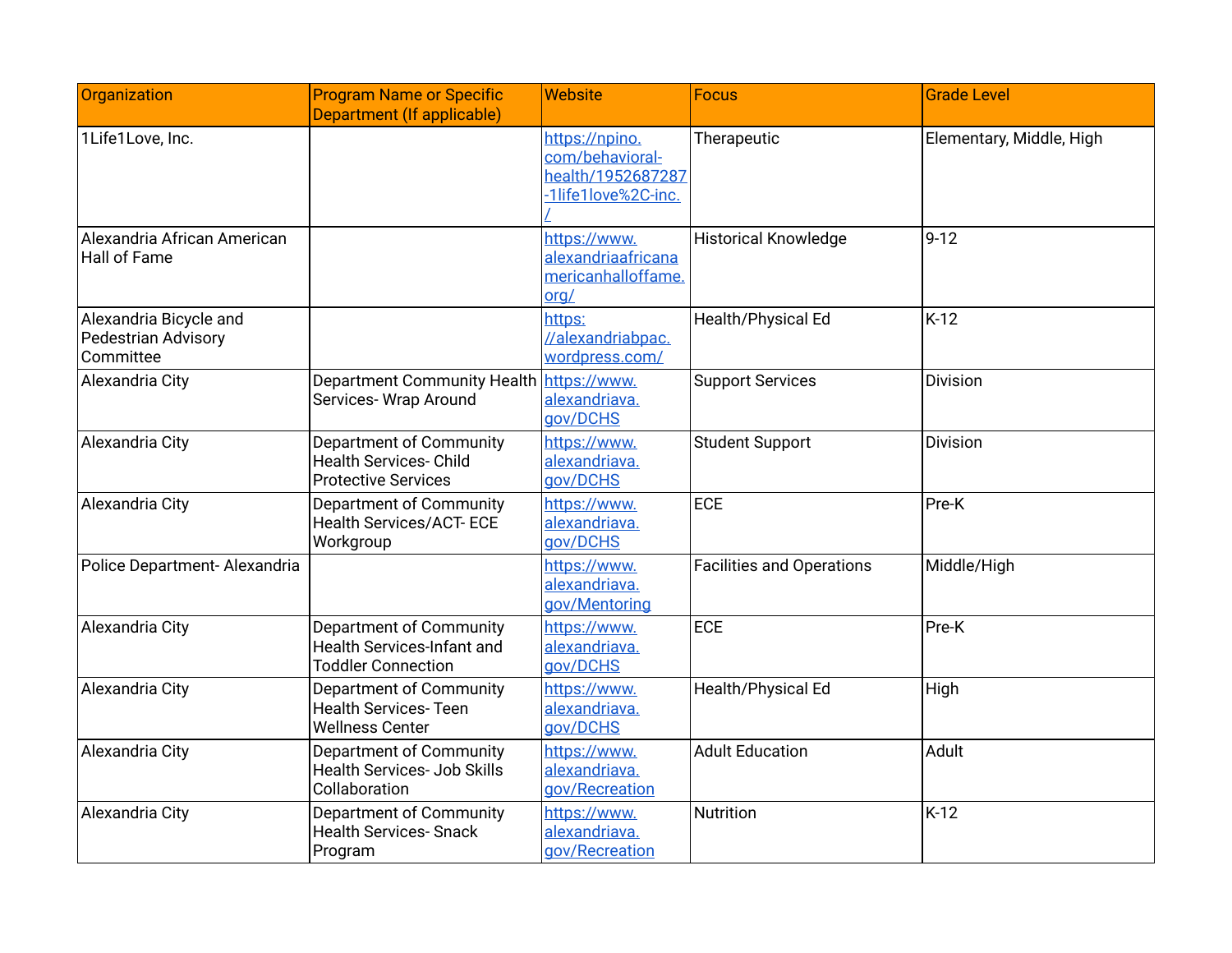| Alexandria City                                              | <b>Department of Recreation-</b><br>Synthetic Turf | https://www.<br>alexandriava.<br>gov/Recreation              | <b>Facilities and Operations</b> | $K-12$           |
|--------------------------------------------------------------|----------------------------------------------------|--------------------------------------------------------------|----------------------------------|------------------|
| Alexandria City                                              | Department of Recreation-<br>Sensory Mobile Unit   | https://www.<br>alexandriava.<br>gov/Recreation              | <b>Facilities and Operations</b> | Elementary       |
| Alexandria Crew Boosters                                     |                                                    | https://www.<br>ACHcrew.org/                                 | Health/Physical Ed               | High             |
| Alexandria Mentoring Program                                 |                                                    | https://www.<br>alexandriava.<br>gov/Mentoring               | Mentoring                        | <b>Division</b>  |
| Alexandria Rugby                                             |                                                    | https://clubs.<br>bluesombrero.<br>com/alexandriarug<br>byva | Health/Physical Ed               | K-12             |
| Alexandria Soccer Association                                |                                                    | http://www.<br>alexandria-soccer.<br>org/                    | Health/Physical Ed               | $K-12$           |
| Alexandria Symphony<br>Orchestra                             |                                                    | https://www.<br>alexsym.org/                                 | <b>Creative Arts</b>             | K, 1, 2, 3, 4, 5 |
| Alexandria Transit Company<br>(DASH)                         |                                                    | https://www.<br>dashbus.com/                                 | <b>Facilities and Operations</b> | $K-12$           |
| Alexandria Tutoring<br>Consortium                            |                                                    | https:<br>//alexandriatutors.<br>org/                        | Literacy                         | K,1              |
| Alice's Kids                                                 |                                                    | http://aliceskids.<br>org/                                   | <b>Donations</b>                 | K-12             |
| ALIVE!                                                       | <b>VPI</b>                                         | https://www.alive-<br>inc.org/                               | ECE                              | Families         |
| ALIVE!                                                       | <b>Food Distribution</b>                           | https://www.alive-<br>inc.org/                               | <b>Support Services</b>          | K-8              |
| Alpha Phi Alpha Fraternity, Inc,<br>Theta Rho Lambda Chapter |                                                    |                                                              | <b>Tutoring</b>                  | Middle           |
| American Youth Philharmonic<br>Orchestra                     |                                                    | https://www.aypo.<br>org/                                    | <b>Creative Arts</b>             | 4,5,6,7,8,9      |
| ARHA                                                         | 21st Century Grant Alignment                       | https://www.arha.<br>$us/$                                   | <b>Family Engagement</b>         | Adult            |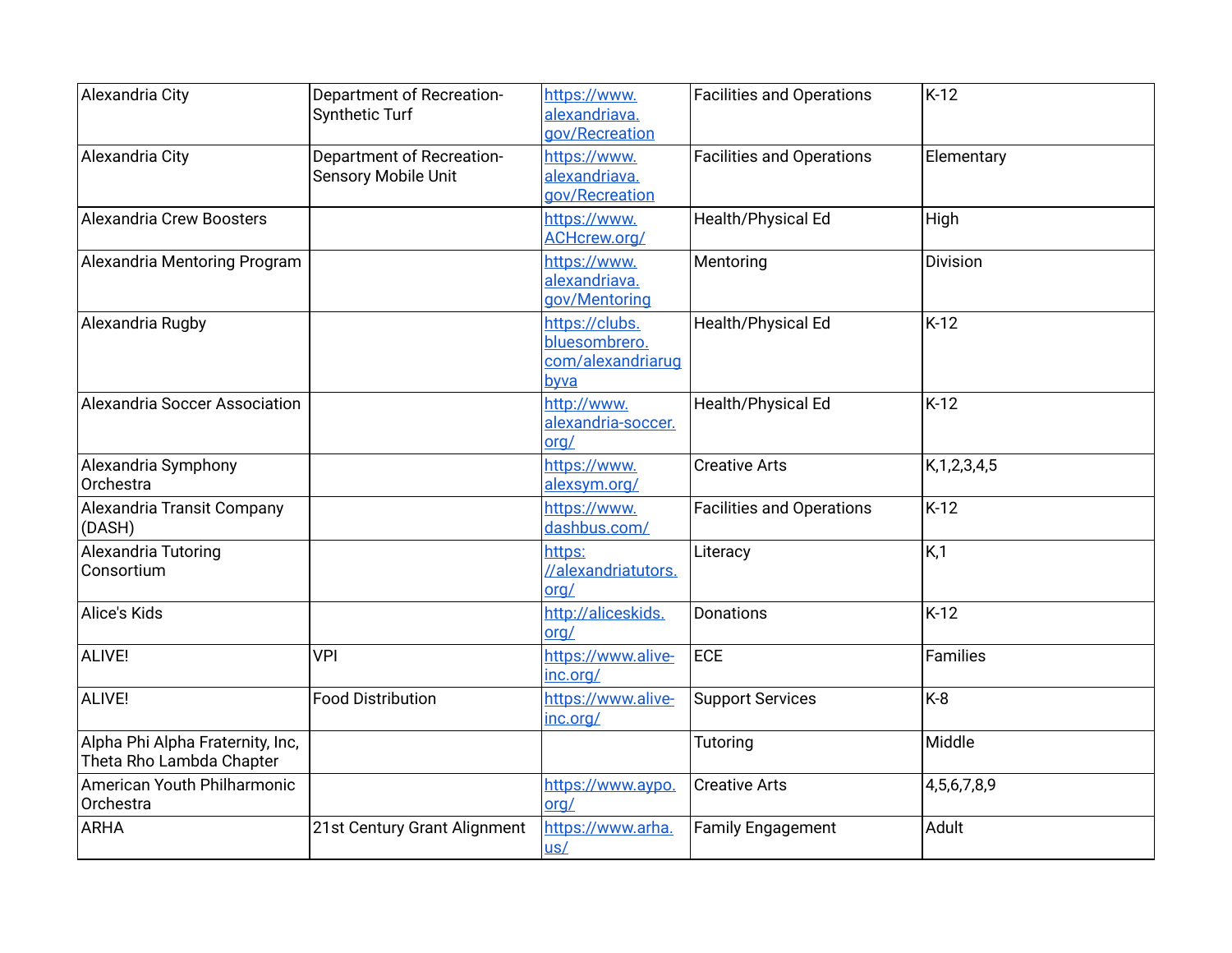| <b>ARHA</b>                                                                           | After School Programming | https://www.acps.<br>k12.va.<br>us/Page/2553                                  | <b>Student Support</b>         | $K-12$          |
|---------------------------------------------------------------------------------------|--------------------------|-------------------------------------------------------------------------------|--------------------------------|-----------------|
| Assistance League of Northern Patrick Henry Uniforms<br>Virginia                      |                          | https://www.<br>assistanceleaque.<br>org/northern-<br>virginia/               | <b>Donations</b>               | Elementary      |
| Assistance League of Northern Food and Clothing -Cora Kelly<br>Virginia               |                          | https://www.<br>assistanceleague.<br>org/northern-<br>virginia/               | <b>Donations</b>               | Elementary      |
| <b>AT&amp;T Data Sharing Agreement</b>                                                |                          | https://www.att.<br>com/                                                      | Accountability                 | <b>Division</b> |
| Best Buddies                                                                          |                          | https://www.<br>bestbuddies.<br>org/capitalregion/                            | <b>Specialized Instruction</b> | Middle/High     |
| <b>Boolean Girls</b>                                                                  |                          | https://booleangirl.<br>org/                                                  | <b>STEM</b>                    | 3,4,5,6,7,8     |
| Boys & Girls Club                                                                     |                          | https://www.<br>bgcgw.<br>org/clubs/dunbar-<br>alexandria-olympic-<br>branch/ | <b>Student Support</b>         | $K-12$          |
| <b>BRAWS - Bringing Resources</b><br>to Aid Women's Shelters                          |                          | http://www.braws.<br>org/                                                     | Health/Physical Ed             | Middle, High    |
| Bruhn/Morris, ACPS and Alex<br>City - Early-Childhood<br><b>Community Coordinator</b> |                          |                                                                               | <b>Student Support</b>         | Pre-K           |
| <b>BRYCE Project</b>                                                                  |                          | https:<br>//bryceproject.org/                                                 | Mentoring                      | High            |
| C3-21st CLCC Provider                                                                 |                          |                                                                               | <b>Creative Arts</b>           | Various         |
| Campagna Center                                                                       | Early & Head Start       | https://www.<br>campagnacenter.<br>org/programs/early<br>-childhood           | ECE                            | Pre-K           |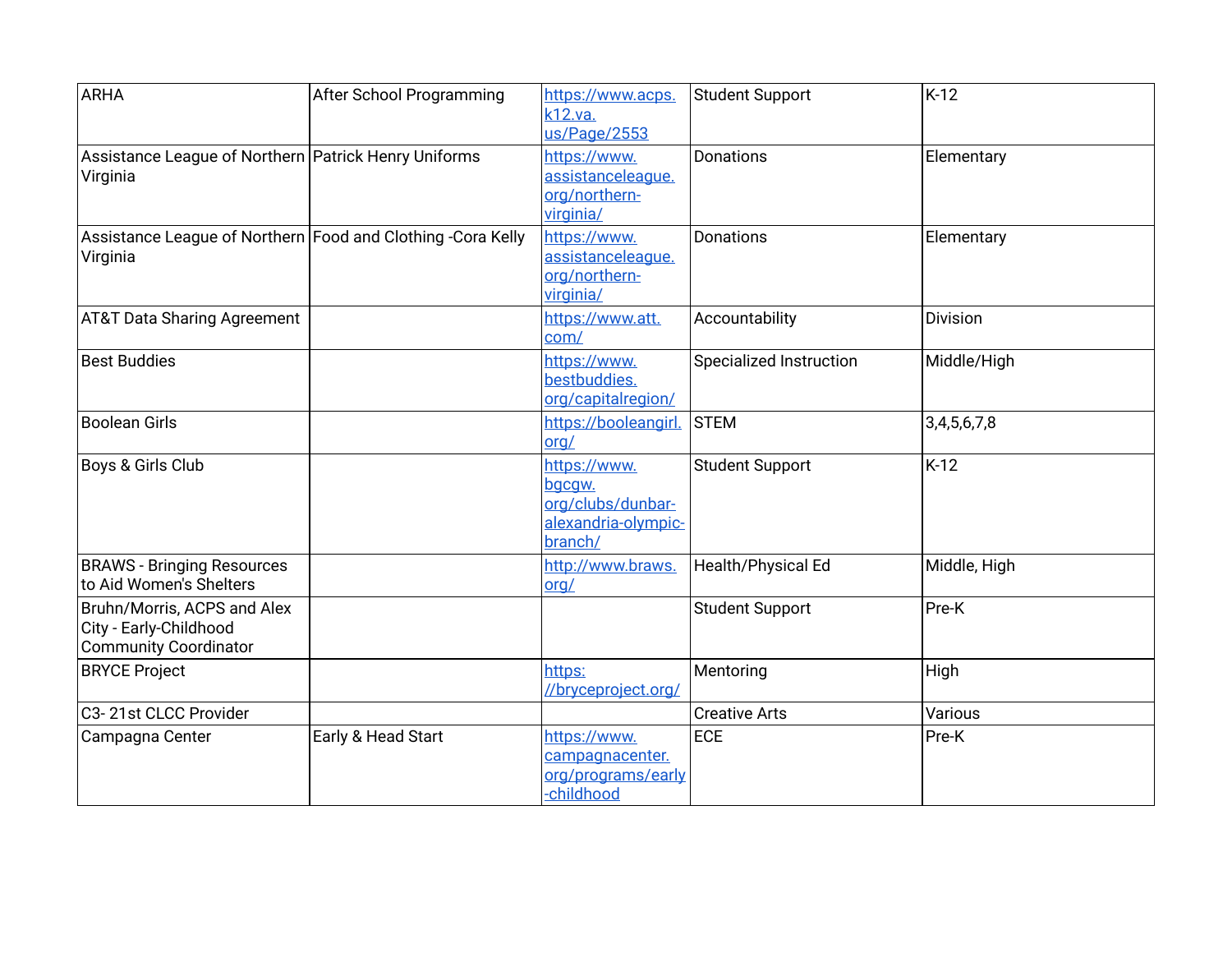| Campagna Center                                     | <b>Kids Cooperative</b>          | https://www.<br>campagnacenter.<br>org/                              | <b>Facilities and Operations</b> | Elementary      |
|-----------------------------------------------------|----------------------------------|----------------------------------------------------------------------|----------------------------------|-----------------|
| Campagna Center                                     | <b>Field Trip Transportation</b> | https://www.<br>campagnacenter.<br>org/                              | <b>Facilities and Operations</b> | Elementary      |
| Campagna Center                                     | <b>Wright To Read</b>            | https://www.<br>campagnacenter.<br>org/programs/elem<br>entary-level | Literacy                         | Elementary      |
| Campagna Center                                     | <b>VPI</b>                       | https://www.<br>campagnacenter.<br>org/programs/elem<br>entary-level | ECE                              | <b>Families</b> |
| Campagna Center - Building<br><b>Better Futures</b> | <b>Building Better Futures</b>   | https://www.<br>campagnacenter.<br>org/programs/high-<br>school      | Tutoring                         | High            |
| Capital Area Food Bank                              |                                  | https://www.<br>capitalareafoodban<br>k.org/                         | Donations                        | Elementary      |
| <b>Capital Youth Empowerment</b><br>Program         |                                  | https://www.cyep.<br>org/                                            | Mentoring                        | High            |
| <b>CASA Chirilagua</b>                              |                                  | https:<br>//casachirilagua.<br>org/                                  | <b>Family Engagement</b>         | Division        |
| <b>Center for Furniture</b><br>Craftmanship         |                                  | https://www.<br>woodschool.org/                                      | <b>Professional Learning</b>     | High            |
| <b>Child and Family Network</b><br>Center - VPI     |                                  | https://cfnc-online.<br>org/                                         | <b>ECE</b>                       | Pre-K           |
| City of Alexandria                                  | Alexandria Fire Department       | https://www.<br>alexandriava.<br>gov/Fire                            | Career/College Prep              | High            |
| City of Alexandria                                  | <b>Health Department</b>         | https://www.<br>alexandriava.<br>gov/Health                          | Health/Physical Ed               | <b>Division</b> |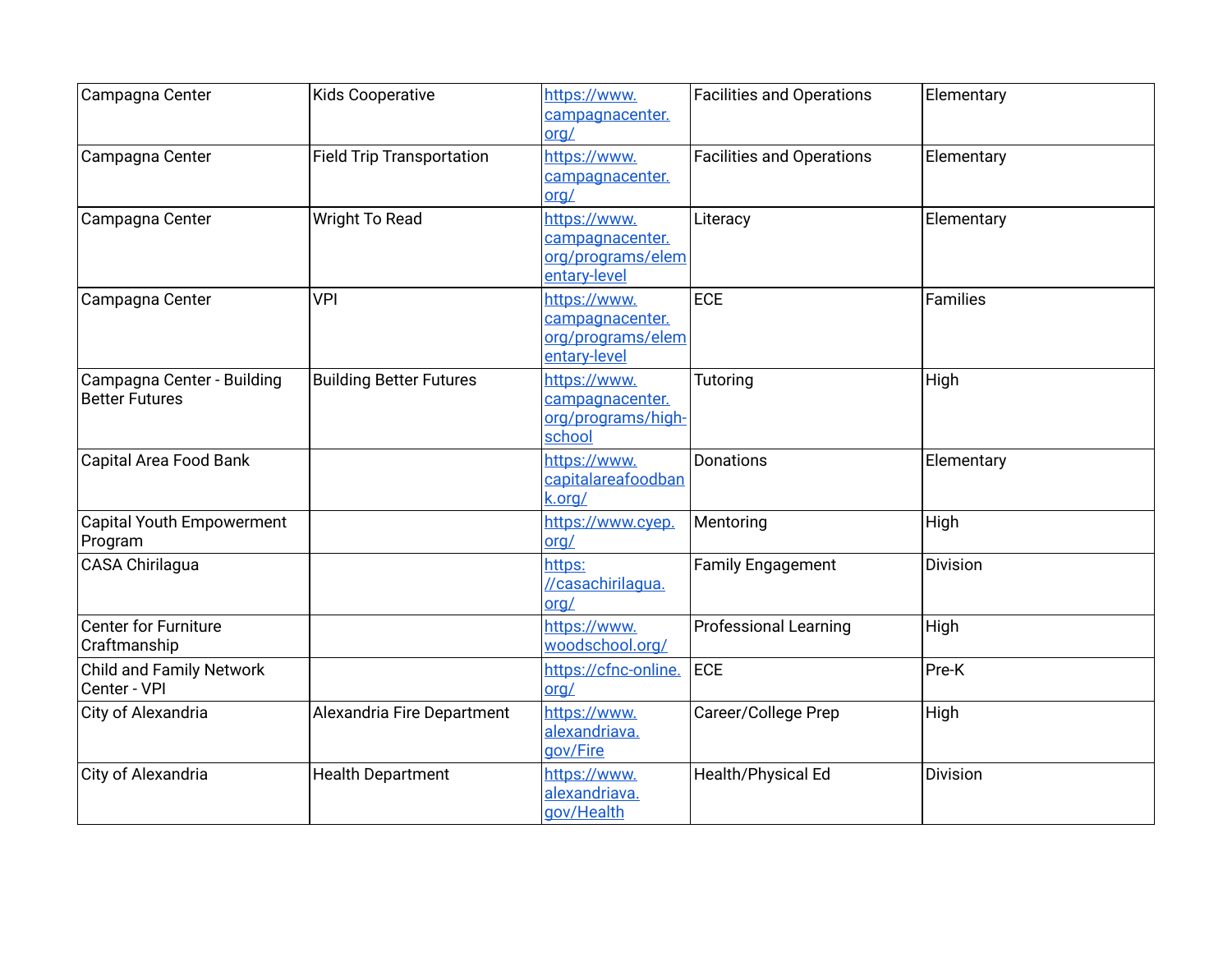| Civil Air Patrol                                   |                          | https://www.<br>gocivilairpatrol.<br>com/       | <b>STEM</b>                       | $9 - 12$ |
|----------------------------------------------------|--------------------------|-------------------------------------------------|-----------------------------------|----------|
| Common Sense Media                                 |                          | https://www.<br>commonsensemed<br>ia.org/       | <b>STEM</b>                       | Adult    |
| Communities in School-NOVA                         |                          | https://www.<br>communitiesinscho<br>ols.org/   | <b>Student Support</b>            | $K-12$   |
| Community Lodgings                                 | <b>FACE</b>              | http://www.<br>Communitylodging<br>s.org/       | <b>Family Engagement</b>          | Families |
| Community Lodgings                                 | After School Programming | http://www.<br>Communitylodging<br>s.org/       | <b>Family Engagement</b>          | Division |
| Concerned Citizens Network of<br>Alexandria (CCNA) |                          | https:<br>//ccnalexandria.<br>org/              | <b>STEM</b>                       | Middle   |
| <b>Creative Play Schools- VPI</b>                  |                          | https://www.<br>creativeplayschool.<br>biz/     | ECE                               | $Pre-K$  |
| <b>Cutter Landscaping</b>                          |                          | https://www.<br>cutterlandscapes.<br>com/       | <b>School Beautification</b>      | High     |
| CVS Certified Medical Admin<br>Training            |                          | https://cvshealth.<br>com/                      | <b>Adult Education</b>            | Adult    |
| Delta Sigma Theta                                  |                          | https://www.<br>deltasigmatheta.<br>org/        | <b>Student and Family Support</b> | $7 - 12$ |
| Department of Recreation-<br>Alexandria-LINK CLUB  |                          | https://www.<br>alexandriava.<br>gov/Recreation | <b>Creative Arts</b>              | Various  |
| Dream Project                                      |                          | https://www.<br>dreamproject-va.<br>org/        | Career/College Prep               | High     |
| <b>Earth Force</b>                                 |                          | https://earthforce.<br>org/                     | <b>STEM</b>                       | Middle   |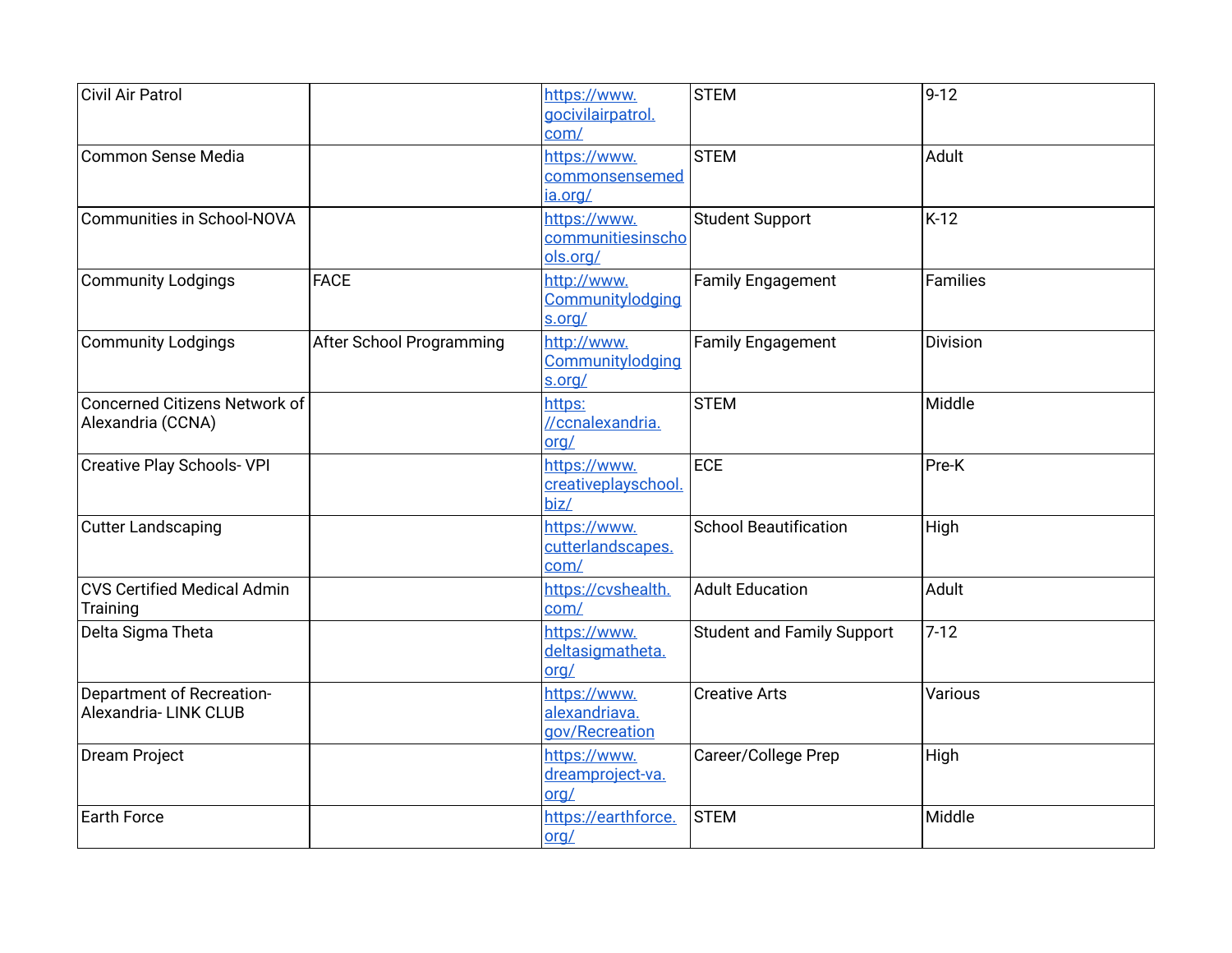| Edu Tutor VA                                                                            |                                |                                                                   | Tutoring                         | Elementary                   |
|-----------------------------------------------------------------------------------------|--------------------------------|-------------------------------------------------------------------|----------------------------------|------------------------------|
| Edu-Futuro                                                                              |                                | https://edu-futuro.<br>$\overline{\text{org}}$                    | <b>STEM</b>                      | $7-12$                       |
| Ethiopian and Eritrean Alliance                                                         |                                | https://www.sjlc.<br>com/events/event/<br>3977/ccb/2018-10-<br>06 | Family Engagement, Tutoring      | <b>Families and Students</b> |
| Fairfax County Public Schools -<br><b>Adult Education</b>                               |                                | https://www.fcps.<br>edu/                                         | <b>Adult Education</b>           | Adult                        |
| Fairfax County Public Schools -<br><b>Bryant - TRSC</b>                                 |                                | https://www.fcps.<br>edu/                                         | Theraputic                       | High                         |
| Fairfax County Public Schools -<br>SPED - Deaf HoH                                      |                                | https://www.fcps.<br>edu/                                         | <b>Specialized Instruction</b>   | Division                     |
| Fairfax County Public Schools -<br><b>SPED - Residential Placement</b>                  |                                | https://www.fcps.<br>edu/                                         | <b>Specialized Instruction</b>   | <b>Division</b>              |
| <b>Fairlington United Methodist</b>                                                     |                                | https:<br>//fairlingtonumc.<br>org/                               | ECE                              | Pre-K                        |
| <b>Family Engagement Evaluation</b><br>Contract                                         |                                | https://www.acps.<br>k12.va.us/face                               | Accountability                   | Families                     |
| <b>George Mason University</b>                                                          | Early Childhood-Research       | https://education.<br>gmu.edu/early-<br>childhood/                | ECE                              | Pre-K                        |
| <b>George Washington University</b><br>School of Medicine and Health<br><b>Sciences</b> | Dual Enrollment                | https://smhs.gwu.<br>edu/                                         | <b>STEM</b>                      | High                         |
| <b>George Washington University</b><br>School of Medicine and Health<br>Sciences        | <b>Healthy Teens for Teens</b> | http://www.<br>iscopesgw.org/                                     | <b>STEM</b>                      | High                         |
| <b>Girl Scouts Council of Nation's</b><br>Capital                                       |                                | https://www.<br>gscnc.org/                                        | <b>Facilities and Operations</b> | Division                     |
| Girls on the Run                                                                        |                                | https://www.<br>girlsontherun.org/                                | Health/Physical Ed               | K-8                          |
| <b>HEARD</b>                                                                            |                                | https://heardnova.<br>org/                                        |                                  | $7 - 12$                     |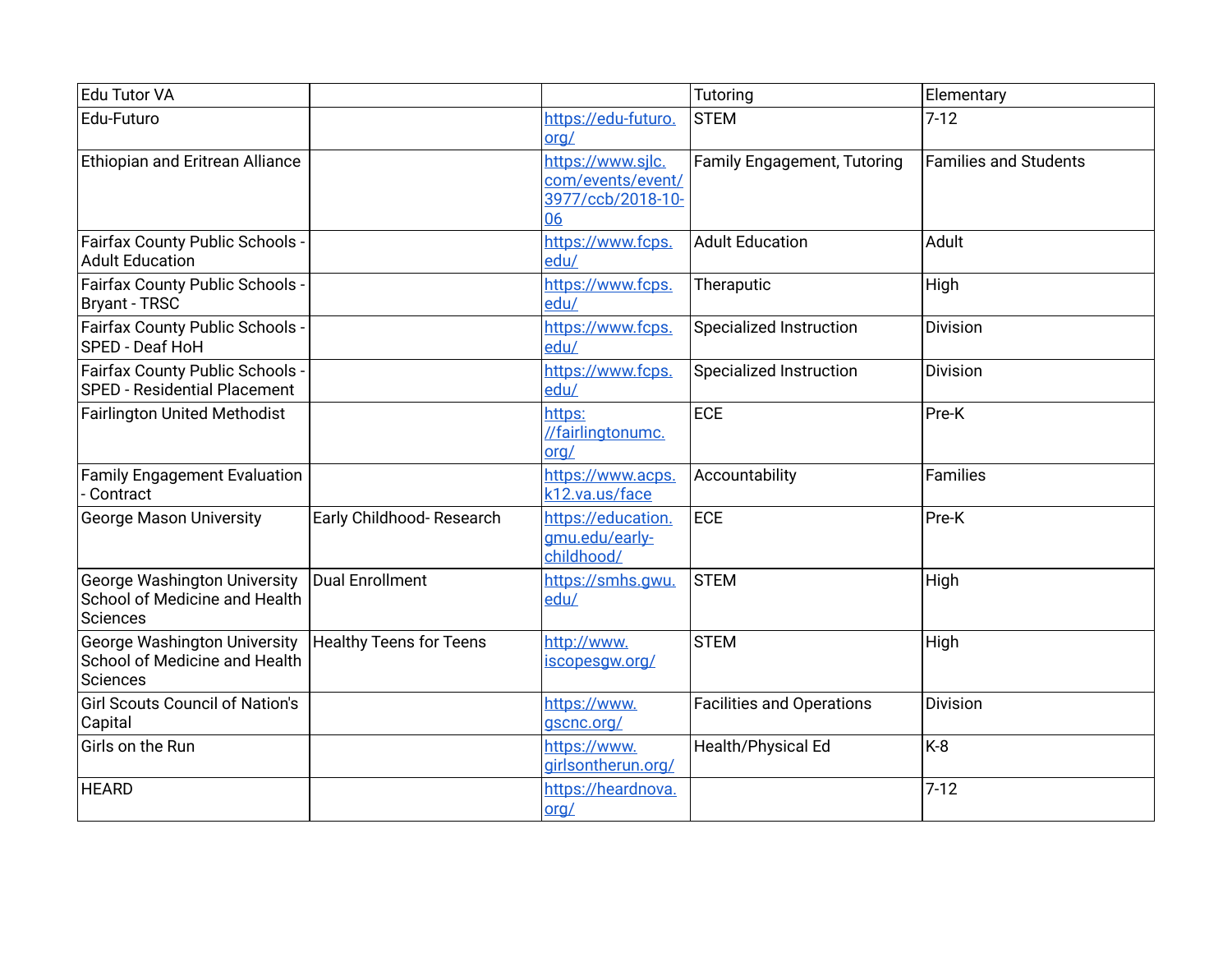| <b>Higher Achievement</b>                         |                                           | https:<br>//higherachieveme<br>nt.org/               | <b>OSTP</b>                   | Middle                    |
|---------------------------------------------------|-------------------------------------------|------------------------------------------------------|-------------------------------|---------------------------|
| Homes for America                                 |                                           | http://www.<br>homesforamerica.<br>org/              | <b>OSTP</b>                   | Elementary                |
| <b>INOVA</b>                                      | Partnerships For Healthier<br>Communities | https://www.inova.<br>org/                           | Health/Physical Ed            | $K-12$                    |
| INOVA - Bus Driver Physicals -<br>Fees Agreement  | <b>Bus Driver Physicals</b>               | https://www.inova.<br>org/                           | <b>Human Resources</b>        | Adult                     |
| <b>INOVA Health System</b>                        | Project Search                            | https://www.inova.<br>org/                           | Specialized Instruction       | High                      |
| <b>INOVA Health System</b>                        | <b>Healthy Plate Club</b>                 | https://www.inova.<br>$\text{ord}/$                  | Health/Physical Ed            | Elementary                |
| InspireLit                                        |                                           | https://www.<br>inspirelit.org/                      | Literacy                      | K, 1, 2, 3, 4, 5, 6, 7, 8 |
| Jane Franklin Dance- 21st<br><b>CLCC Provider</b> |                                           | https://www.<br>janefranklin.com/                    | <b>Creative Arts</b>          | Various                   |
| JMU - Teen Pregnancy, Vision<br>of You            |                                           | https://www.<br>visionofyouinfo.<br>org/vpreis-study | Health/Physical Ed            | High                      |
| Kids in Need of Defense (KIND)                    |                                           | https:<br>//supportkind.org/                         | Literacy                      | 8                         |
| Kiwanis                                           |                                           | https://www.<br>kiwanis.org/                         | <b>Leadership and Service</b> | Division                  |
| <b>Latinas Leading Tomorrow</b>                   |                                           | https://www.<br>latinasleadingtomo<br>rrow.org/      | Mentoring                     | Middle                    |
| Learn Now Music-21st CLCC<br>Provider             |                                           | https:<br>//learnnowmusic.<br>com/                   | <b>Creative Arts</b>          | Various                   |
| Liberty's Promise                                 |                                           | https://www.<br>libertyspromise.<br>org/             | <b>Student Support</b>        | High                      |
| Life Enrichment Center                            |                                           | http://lecliteracy.<br>org/                          | Mentoring                     | $6 - 8$                   |
| Literacy Council of No. Virginia                  |                                           | https://lcnv.org/                                    | Literacy                      | Adult                     |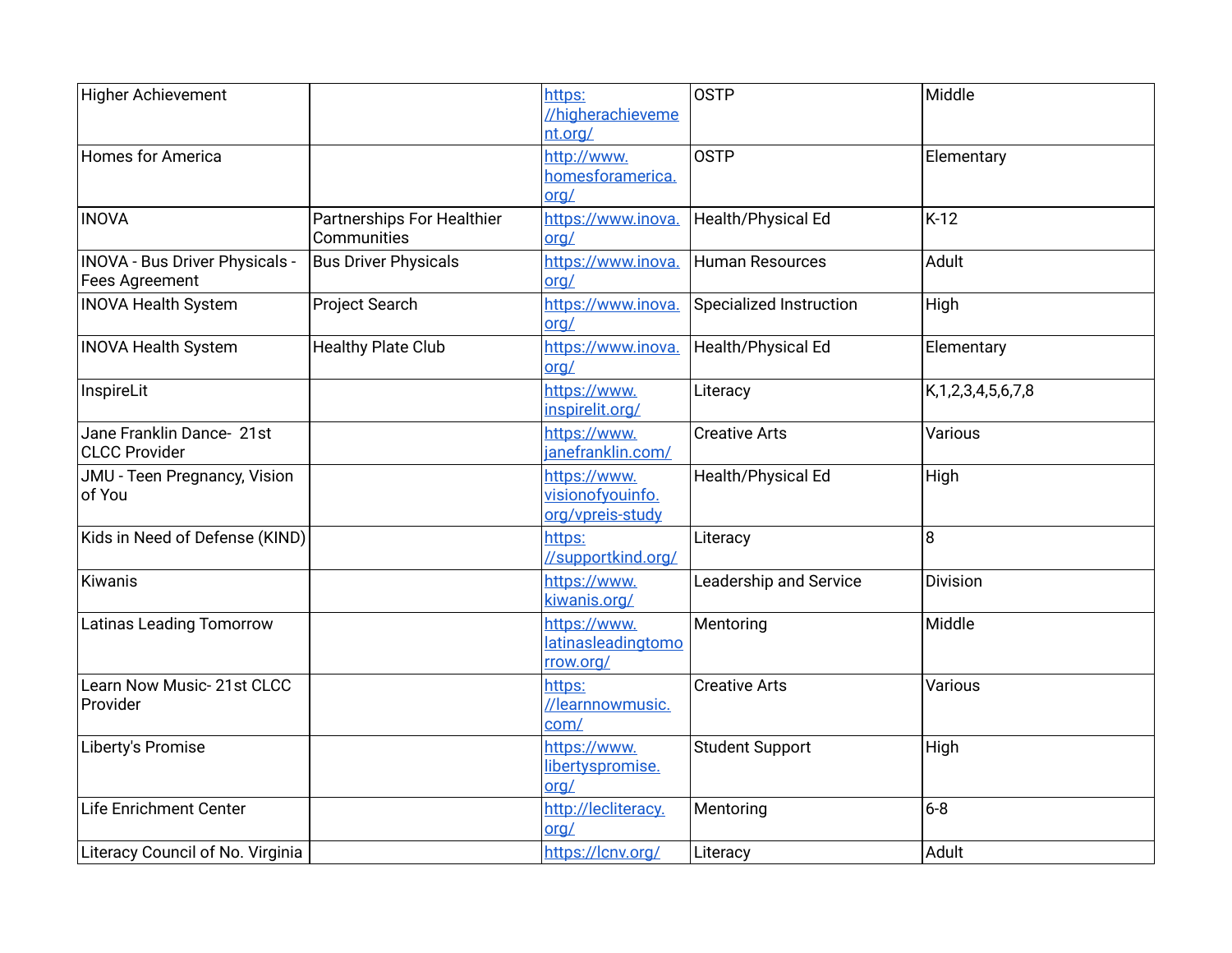| Little League- Alexandria                             |                                         | http://www.<br>alexandriabaseball.<br>com/                              | Health/Physical Ed           | Elementary |
|-------------------------------------------------------|-----------------------------------------|-------------------------------------------------------------------------|------------------------------|------------|
| Little Scholars- 21st CLCC<br>Provider                |                                         | https://www.<br>littlescholarsllc.<br>com/                              | <b>Creative Arts</b>         | Various    |
| <b>Local Motion Project</b>                           |                                         | https:<br>//localmotionproje<br>ct.org/                                 | <b>Creative Arts</b>         | Elementary |
| Local Motion-21st CLCC<br>Provider                    |                                         | https:<br>//localmotionproje<br>ct.org/                                 | <b>Creative Arts</b>         | Various    |
| Love The Ball-21st CLCC<br>Provider                   |                                         | http://www.<br>Itbsoccer.com/                                           | <b>Creative Arts</b>         | Various    |
| <b>Morgan Properties</b>                              |                                         | https://www.<br>morgan-properties.<br>com/apartments/v<br>a/alexandria/ | <b>Teacher Housing</b>       | $K-12$     |
| <b>Mount Vernon Community</b><br><b>School PTA</b>    |                                         | http://mvcspta.<br>org/                                                 | Health/Physical Ed           | Elementary |
| <b>National Counseling Group</b>                      |                                         | https://www.<br>ncgCommunity.<br>com/                                   | Theraputic                   | $K-8$      |
| National Pan Hellenic Council                         |                                         | https://www.<br>nphchq.<br>org/quantum/                                 | Mentoring                    | $9 - 12$   |
| Neighborhood Health - WOW<br><b>Bus</b>               |                                         | http:<br>//neighborhoodhea<br>Ithva.org/                                | Health/Physical Ed           | Elementary |
| Northern Virginia Community<br>College                | <b>Dual Enrollment Contract</b>         | https://www.nvcc.<br>edu/                                               | Career/College Prep          | High       |
| Northern Virginia Community<br>College                | Pathways To Baccalaureate<br>Initiative | https://www.nvcc.<br>edu/                                               | Career/College Prep          | High       |
| Northern Virginia Community<br>College                | Go Virginia Tech Talent<br>Pipeline     | https://www.nvcc.<br>edu/                                               | Career/College Prep          | High       |
| Northern Virginia Juvenile<br><b>Detention Center</b> | <b>Alternative Education</b>            | https://www.acps.<br>k12.va.us/nvjdcs                                   | <b>Alternative Education</b> | High       |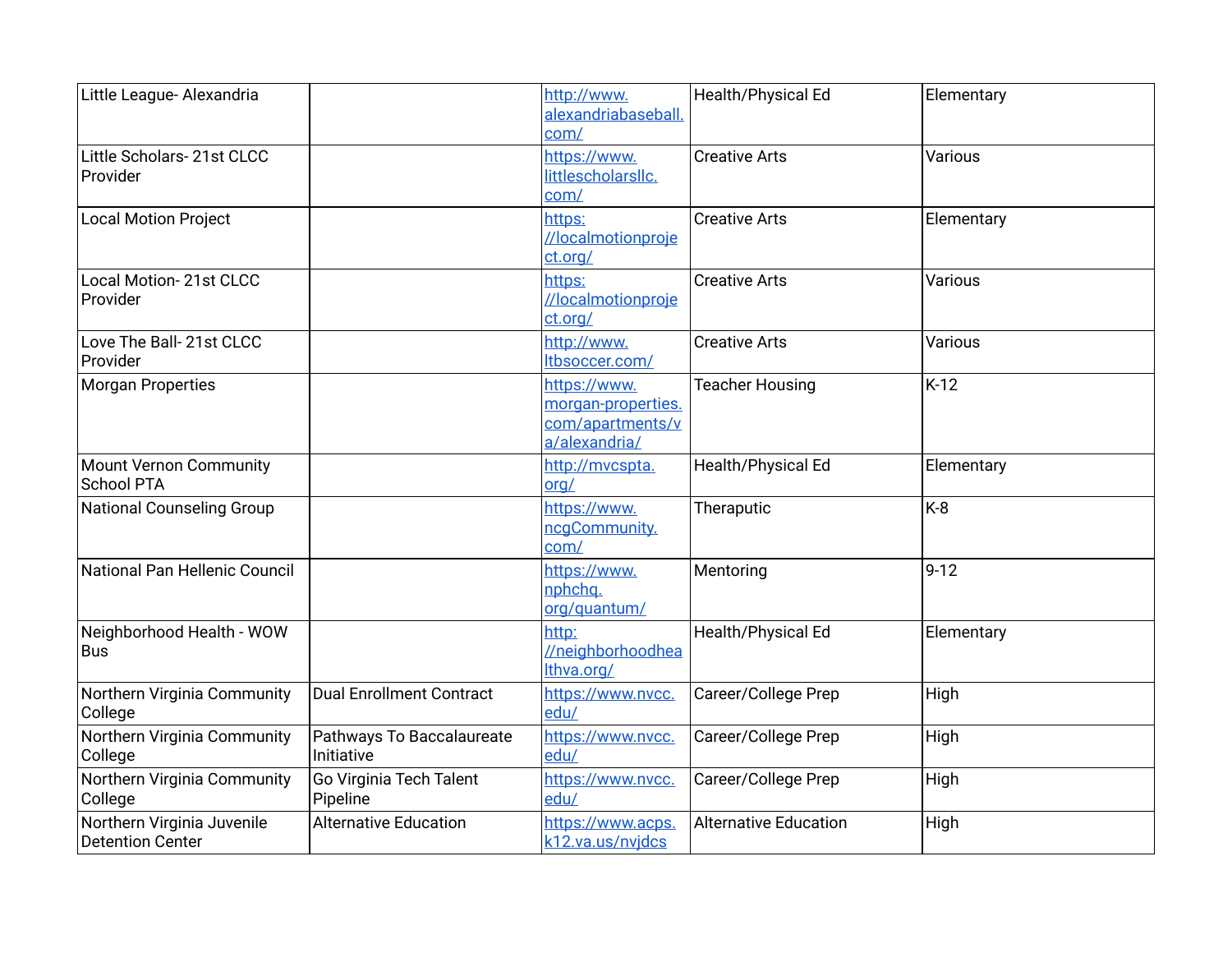| Northern Virginia Juvenile<br><b>Detention Center</b>      | <b>Shelter Care</b> | https://www.acps.<br>k12.va.us/nvjdcs                                          | <b>Alternative Education</b> | High       |
|------------------------------------------------------------|---------------------|--------------------------------------------------------------------------------|------------------------------|------------|
| Northern Virginia Promise<br>Jobs                          |                     |                                                                                | <b>Adult Education</b>       | Adult      |
| Northwest Federal Credit<br><b>Union Foundation</b>        |                     | https://www.<br>nwfcu.org/                                                     | Career/College Prep          | $7-12$     |
| One Stop Partner -<br>Comprehensive American Job<br>Center |                     |                                                                                | <b>CTE</b>                   | Division   |
| Open Book Foundation                                       |                     | http:<br>//anopenbookfoun<br>d.org/                                            | literacy                     | Elementary |
| Optimist Club of Alexandria                                |                     | https://www.<br>facebook.<br>com/optimisACHlu<br>bofalexandria/                | <b>Support Services</b>      | $K-12$     |
| Panda Friends                                              |                     |                                                                                | Tutoring                     | Elementary |
| Parents for Safe Alexandria<br>Schools                     |                     |                                                                                | <b>Support Services</b>      | $K-12$     |
| Perkspot                                                   |                     | https://www.<br>perkspot.com/                                                  | <b>Human Resources</b>       | Adult      |
| Phoenix Bikes                                              |                     | https://www.<br>phoenixbikes.org/                                              | Health/Physical Ed           | K-8        |
| Photo Math-21st CLCC<br>Provider                           |                     | http://www.<br>mathnphotos.<br>com/arts-<br>integration-with-s.t.<br>e.a.mhtml | <b>Creative Arts</b>         | Various    |
| PK Move, Inc                                               |                     | http://www.<br>pkmove.org/                                                     | Health/Physical Ed           | Elementary |
| Quintango                                                  |                     | https://www.<br>quintango.com/                                                 | <b>Creative Arts</b>         | K-8        |
| <b>Redeemed Church of Christ</b>                           |                     | https://www.<br>redeemedchurchof<br>christ.org/                                | Tutoring                     | Elementary |
| RESET, Inc.                                                |                     |                                                                                | <b>STEM</b>                  | Elementary |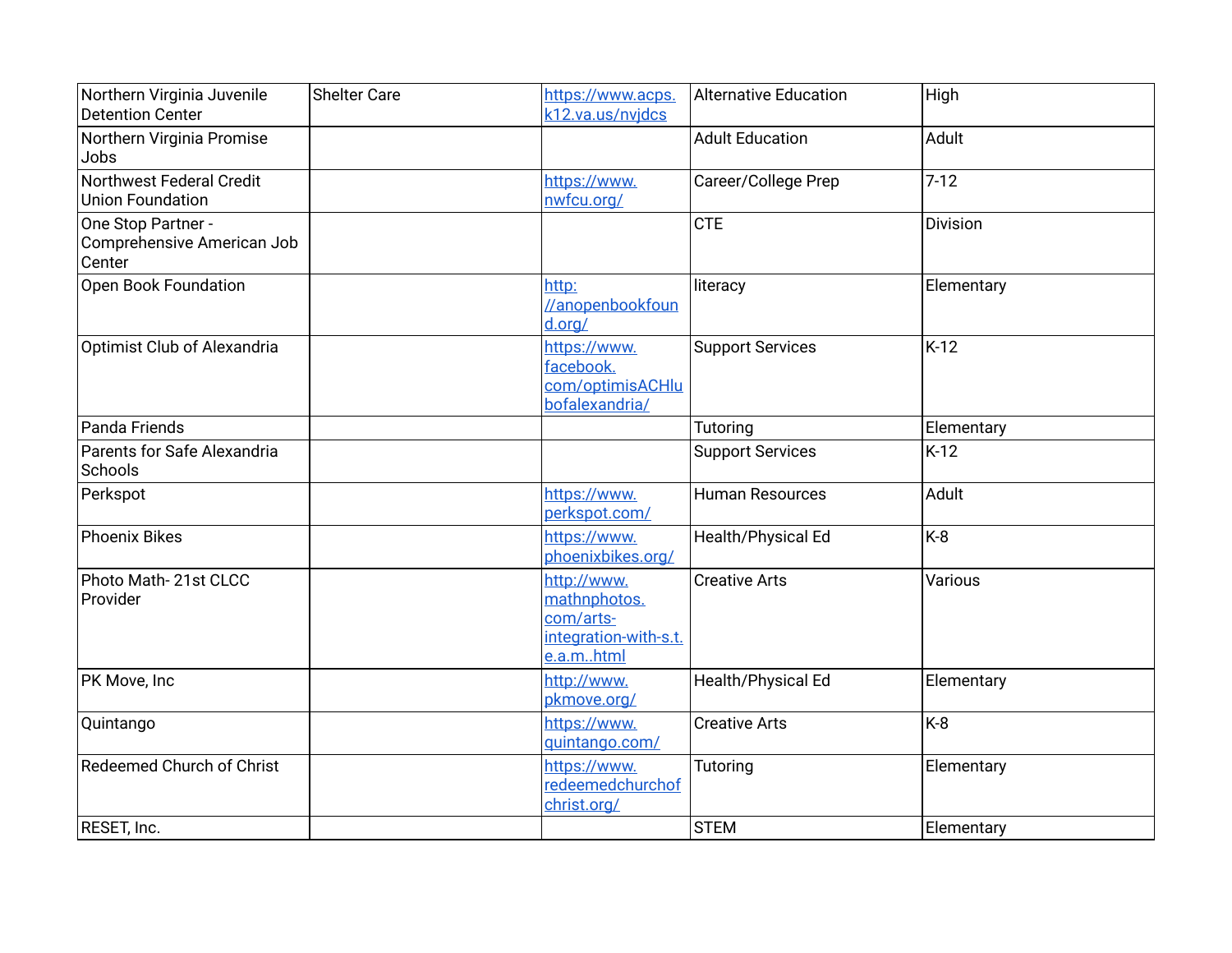| <b>Rosemont Landscaping</b>                                             |                   | http://www.<br>rosemontlc.com/                | <b>School Beautification</b> | Elementary      |
|-------------------------------------------------------------------------|-------------------|-----------------------------------------------|------------------------------|-----------------|
| Running Brooke                                                          |                   | https:<br>//runningbrooke.<br>org/            | Health/Physical Ed           | $K-12$          |
| SAPCA - Substance Abuse<br><b>Prevention Coalition of</b><br>Alexandria |                   | http:<br>//healthieralexandri<br>a.org/SAPCA/ | <b>Support Services</b>      | $K-12$          |
| <b>SCAN of Northern Virginia</b>                                        |                   | https://www.<br>scanva.org/                   | <b>Family Engagement</b>     | <b>Families</b> |
| SCAN of Nothern Virginia                                                | <b>Coin Drive</b> | https://www.<br>scanva.org/                   | <b>Family Engagement</b>     | Families        |
| Scholarship Fund of Alexandria                                          |                   | https://www.<br>alexscholarshipfun<br>d.org/  | Career/College Prep          | High            |
| Senatra Healthcare                                                      |                   | https://www.<br>sentara.com/                  | Career/College Prep          | High            |
| Senior Services of Alexandria                                           |                   |                                               | Nutrition                    | Division        |
| <b>SisterMentors</b>                                                    |                   | http://www.<br>sistermentors.org/             | Mentoring                    | Middle          |
| Space of Her Own (SOHO)                                                 |                   | http:<br>//spaceofherown.<br>org/             | Mentoring                    | 5               |
| Spitfire                                                                |                   | https://www.<br>thespitfireclub.org/          | Literacy                     | $K-12$          |
| St Stephens St Agnes School                                             |                   | https://www.sssas.<br>org/                    | Tutoring                     | Elementary      |
| Stroke Smart Alexandria                                                 |                   |                                               | Mentoring                    | $K-12$          |
| Teach For America, Inc.                                                 |                   | https://www.<br>teachforamerica.<br>org/      | <b>Human Resources</b>       | Adult           |
| <b>Tenants and Workers United</b>                                       |                   | https://www.<br>tenantsandworkers<br>.org/    | Mentoring                    | Middle          |
| The Links, Inc. - Arlington<br>Chapter                                  |                   | https://www.<br>arlingtonlinksinc.<br>org/    | Literacy                     | Middle          |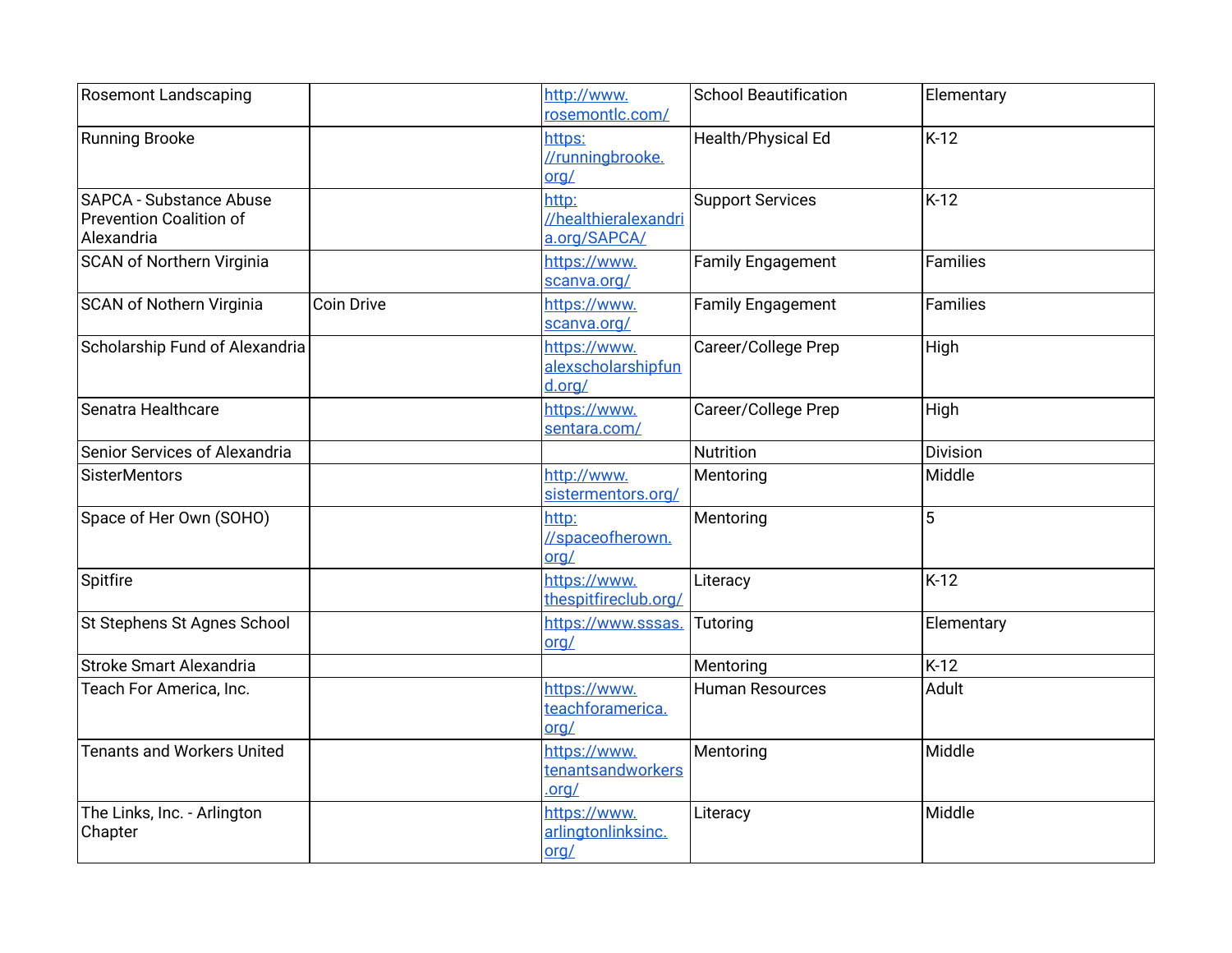| Tiggbee                                                                            |                        | https://tiggbee.<br>com/                                                                                                  | Career/College Prep              | $7-12$     |
|------------------------------------------------------------------------------------|------------------------|---------------------------------------------------------------------------------------------------------------------------|----------------------------------|------------|
| <b>Cisco Academy Support</b>                                                       |                        |                                                                                                                           | Career/College Prep              | High       |
| Transportation and<br><b>Envirornmental Services-Oil</b><br>and Grease Maintenance |                        |                                                                                                                           | <b>Facilities and Operations</b> | Elementary |
| University of Virginia                                                             | <b>Reading Cohort</b>  | https://curry.<br>virginia.<br>edu/academics/me<br>d-curriculum-<br>instruction-reading-<br>education-<br>charlottesville | <b>Professional Learning</b>     | Adult      |
| University of Virginia                                                             | <b>Grow A Teacher</b>  | https://curry.<br>virginia.<br>edu/academics/tea<br>cher-education                                                        | <b>Professional Learning</b>     | Adult      |
| UpCycle Creative ReUse Center                                                      |                        | https://www.<br>upcyclecrc.org/                                                                                           | <b>STEM</b>                      | Pre-K, K   |
| <b>Urban Alliance</b>                                                              |                        | https:<br>//theurbanalliance.<br>org/                                                                                     | Internships                      | 12         |
| Urban League of Northern<br>Virginia                                               |                        | https://novaul.org/                                                                                                       | Career/College Prep              | High       |
| <b>US Soccer Foundation - Mini</b><br>Courts                                       |                        | https:<br>//ussoccerfoundati<br>on.org/                                                                                   | Health/Physical Ed               | K-12       |
| <b>Velocity Bicycle Cooperative</b>                                                |                        | https:<br>//velocitycoop.org/                                                                                             | Health/Physical Ed               | $7 - 12$   |
| Virginia Dept. of Aging and<br>Rehabilitation                                      |                        | https://www.<br>vadars.org/                                                                                               | <b>Specialized Instruction</b>   | $K-12$     |
| Virginia Tech                                                                      | Title IV, Part A grant | https://ext.vt.edu/                                                                                                       | $k=12$                           | Nutrition  |
| Virginia Tech MOA                                                                  | Main MOA Agreement     |                                                                                                                           | <b>STEM</b>                      | $K-12$     |
| Virginia Tech-ARCH                                                                 | Virginia Tech- ARCH    |                                                                                                                           | Career/College Prep              | $9-12$     |
| Vision Service Providers (VSP)                                                     |                        | https://www.vsp.<br>com/eye-doctor                                                                                        | Health/Physical Ed               | High       |